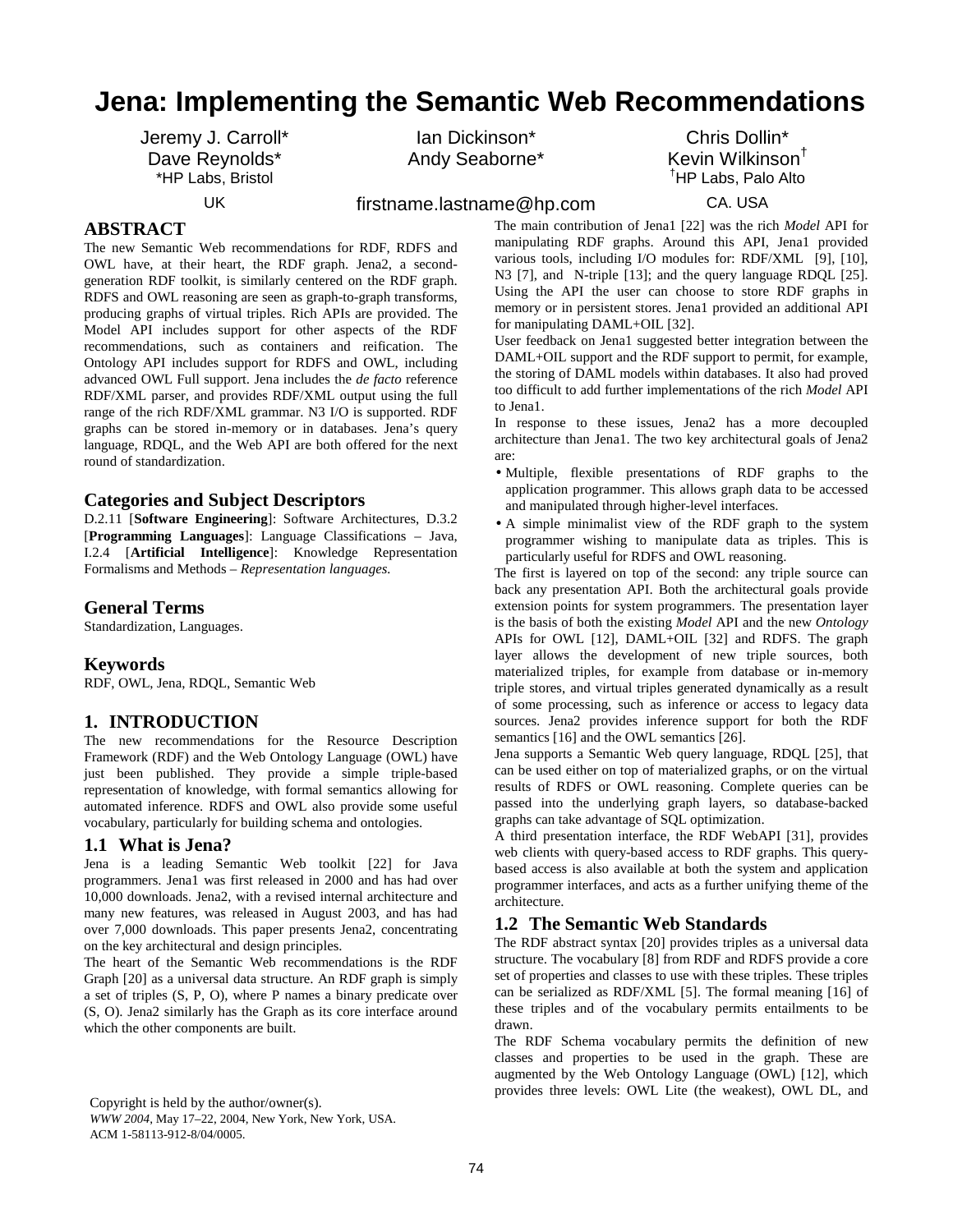OWL Full (the strongest). OWL Full is a semantic extension of RDF; Jena2's ontology support is targeted at OWL Full.

Future Semantic Web standardization is likely to include work on query languages, and possibly Web APIs for the Semantic Web.

## **2. JENA2 ARCHITECTURE OVERVIEW**

The heart of the Jena2 architecture is the RDF graph, a set of triples of nodes. This is shown in the *Graph* layer (see figure 1). This layer, following the RDF abstract syntax, is minimal by design: wherever possible functionality is done in other layers. This permits a range of implementations of this layer such as inmemory or persistence triple stores.

The *EnhGraph* layer is the extension point on which to build APIs: within Jena2 the functionality offered by the *EnhGraph* layer is used to implement the Jena1 *Model<sup>1</sup>* API and the new *Ontology* functionality for OWL and RDFS, upgrading the Jena1 DAML API.

I/O is done in the *Model* layer, essentially for historical reasons.

The Jena2 architecture supports *fast path query* that goes all the way through the layers from RDQL at the top right through to an SQL database at the bottom, allowing user queries to be optimized by the SQL query optimizer.

We give some more detail on the three layers below.

## **2.1 The Graph Layer: Triples as the Universal Data Structure**

The *Graph* layer is based on the RDF Abstract Syntax [20]. It is straightforward to implement any of:

- triple stores, both in memory and backed by persistent storage;
- read-only views of non-triple data as triples, such as data read from a computer file system hierarchy, or scraped from a web page;
- virtual triples corresponding to the results of inference processes over some further set of triples as premises.

Implementations of the *Graph* layer provided with Jena2 give a variety of concrete (materialized) triple stores, and built-in inference for RDFS and a subset of OWL.

#### **2.2 The Model Layer: Views for Application**

#### **Programmers**

1

Jena2 maintains the *Model* API from Jena1 as the primary abstraction of the RDF graph used by the application programmer. This gives a much richer set of methods for operating on both the graph itself (the *Model* interface) and the nodes within the graph (the *Resource* interface and its subclasses).

Further, the DAML API is updated and enhanced in Jena2 to form an Ontology API that can be realized as a DAML API or an OWL API.

## **2.3 The** *EnhGraph* **Layer:**

#### **Multiple Simultaneous Views**

Both the *Model* and the *Ontology* layers lie on top of the *Graph* layer via an intermediate layer: the *EnhGraph* layer.

This provides an extension point for providing views of graphs, and views of nodes within a graph. This generalizes the needs of both the *Model* and the *Ontology* APIs, and, significantly, makes the design decision that such presentation layers must be *stateless*: all significant state is within the graph. (Caching of state is permitted by the presentation layers). The *EnhGraph* layer is



#### **Figure. 1. The Jena2 Architecture**

designed to permit multiple views of graphs and nodes which can be used simultaneously. Java's single inheritance model is sidestepped to provide polymorphic objects within the *EnhGraph* layer. This allows the multiple inheritance and typing of RDFS to be reflected in Java.

## **3. THE GRAPH SPI**

Jena's implementation of RDF's abstract syntax [20] is the *Graph* SPI (System Programmer Interface), through which the triples of all Jena graphs are accessed.

## **3.1 Overview**

The *Graph* layer defines an interface representing RDF graphs. The design goals for the *Graph* layer include:

- allowing collections of triples to be queried and updated efficiently. In particular, querying triples held in databases should be able to exploit the underlying database engine.
- being easy to reimplement, so that new triple collections can be represented by *Graph*s with minimal programming effort.
- supporting some specialist operations from the *Model* API when these cannot be easily constructed from the base functionality, reification in particular.

The elements within a Graph are Triples; each Triple comprises three Nodes, the subject, predicate, and object fields. A Node represents the RDF notion of a URI label, a blank node<sup>2</sup>, or a literal; there are also two variable nodes, for named variables and a match-anything wildcard, for use in the Query interface. The RDF restrictions that a literal can only appear as an object, and that a property can only be labelled with a URI, are not enforced by the *Graph* layer but by the *Model* layer.

The core Graph interface supports modification (add and delete triples) and access (test if a triple is present or list all triples present matching some pattern). Graph implementations are free to restrict the particular triples they regard as legal and to restrict

<sup>1</sup> The term "Model" is taken from the original RDF Model & Syntax Recommendation [16], meaning data model.

<sup>2</sup> Also known as an anonymous resource, or *bNode*.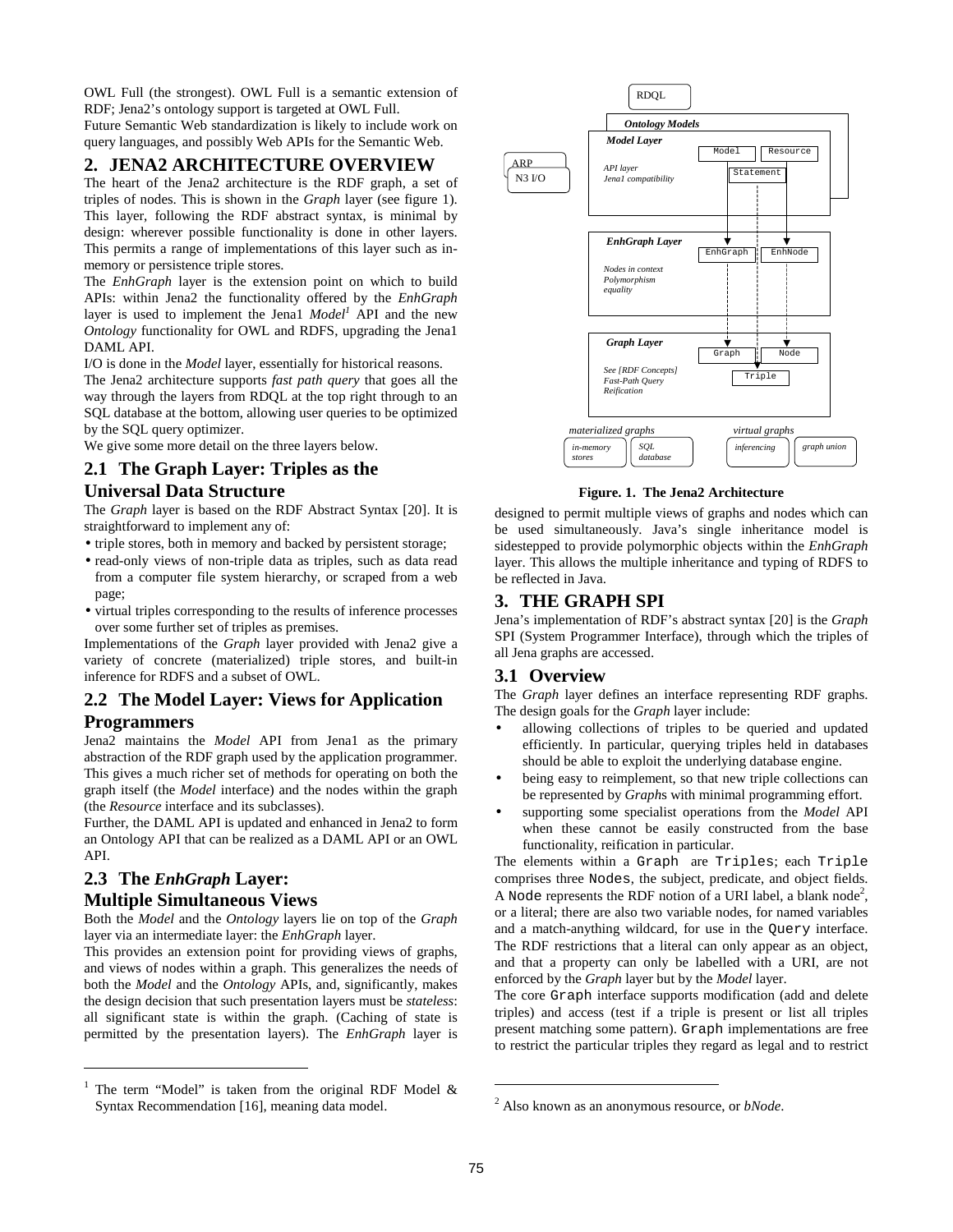mutability – this is reflected through the use of Java exceptions and testable through a Capabilities interface.

The most significant part of the core Graph interface is the find operation. The primitive find(Node S,Node P,Node O) delivers an *iterator* over all the triples of the Graph which "match" the triple  $(S, P, O)$ . To "match" means to be equal to or for the S/P/O node to be ANY. This allows the Graph to be queried for e.g. all the properties of some particular subject, all the predicates with some particular object, or indeed all the triples in the Graph. This is the extensibility point that the inference engines and Graph combinators use for generating virtualized triples.

#### **3.2 Fast Path Query**

One of the goals of the *Graph* layer is to allow queries to be expressed which can exploit underlying efficient query engines, and which can return different kinds of results - variable bindings or subgraphs, for example.

Rather than add many operations to Graph itself, each Graph has an associated *query handler* which manages the more complex queries. A standard simple query handler is provided which implements the complex queries in terms of the find primitive for Graphs not offering more efficient possibilities.

A Query consists of a collection of triple patterns to be matched against some Graphs. A triple pattern is a Triple that may contain the extended ANY and Variable nodes mentioned above. So a Query might contain

(?x P ?y) (?y Q ?z)

to request all the bindings for ?x, ?y, and ?z for which matching triples can be found in the Graph. The query is executed so as to find all possible bindings of the variables; from this matched subgraphs can be computed.

Jena's memory-based Graph model simply implements the triple pattern matches by iterating over the Graph using find. The RDB-based Graphs instead compile some queries into SQL to be submitted to the database query engine.

The query handling operates over all the triples expressed by the Graph, however they are generated - as base assertions or as inferred consequences.

RDQL [25] uses this interface to do the non-constraint parts of its query handling.

#### **3.3 Reification**

RDF Model & Syntax [21] suggests making statements about statements by means of *reification*, representing the original triple as four triples forming what is known as a reification quad.

The new RDF recommendations reveal that the reification syntax does not completely achieve this goal, but continue to recommend the use of reification for provenance. This is in keeping with the practice of those Jena users who use reification heavily, to be able to add metadata to triples.

An important optimization is to be able to treat reification quads efficiently. Jena provides an API notion of a ReifiedStatement that encodes a statement in a model as a reification quad. This API-layer notion is reflected down into the Graph interface. Each Graph has an associated Reifier that is responsible for storing reified Triples compactly. (This separation into a separate interface and implementation keeps the Graph interface uncluttered and allows different Graph implementations to share code.) ReifiedStatements may be created by a single API call; thus users who explicitly reify many Statements need not pay a large cost in reification quads.

## **3.4 Other Details of the Graph Layer**

**Datatypes.** The requirements of RDF manipulation of typed literals [16] differ from the Java norms. The same semantic value can have multiple RDF representations (e.g.  $1^{\lambda}$ xsd:int and 1^^xsd: short). One is initially tempted to arrange the Java equality operation on Literals to take this value mapping into account. However, this interferes with the use of Literals in indexed collections. Instead we introduced a separate notion of sameValueAs and arrange that searches on Graphs default to using this notion of equivalence in preference to Java equality.

Size. Graphs are sets of triples; a set naturally has a size (possibly infinite). However, with the notion of inferencing Graphs, implementing size is tricky and its behaviour nonobvious. While Jena Graphs have a size method, its meaning is inexact; for inference graphs it means "at least this many", not "exactly this many".

**Transactions.** Jena Graphs may support *transactions* such that changes to a Graph may be committed or abandoned. At present only RDB-based models offer this capability.

**Bulk Update.** If needed, triples may be added to or removed *en masse* rather than one at a time for efficiency reasons, e.g. for initialising a database.

## **4. ADDING APIS**

Within the *Graph* layer, it is easy to provide triples. However, it is not easy to work with them at the application level (see [22]). Thus Jena includes the *Model* API to act as a presentation layer above the raw *Graph*, matching the abstractions of the RDF Vocabulary [8].

A key abstraction in the *Model* API is the Resource, corresponding to **rdfs:Resource**. This is a URIref or blank node seen as part of a particular *Model* - not merely a node but the collection of facts about that node in a particular RDF graph. From the point of view of the recommendations, a Resource provides a view not of the node, which is merely a URIref, but of its interpretation within an RDF graph.<sup>3</sup>

Sometimes it is useful at the application level to view and manipulate a Resource with a richer set of primitives based on extended functionality reflecting some aspect of its interpretation in a particular graph. For example, if a URIref is known to have type **rdf:Bag**, then viewing the corresponding Resource as a Bag allows easier access to its members without having to explicit access the **rdf:\_1**, **rdf:\_2** … triples. In this way we find direct support for RDF containers, as defined by the RDF Vocabulary, within the *Model* layer. Similar API classes and methods are provided to support the RDF reification vocabulary, which is implemented using the reification primitives in the graph layer (see section 3.3).

The *Model* layer is shown in figure 1, along with an alternative presentation layer: the *Ontology* layer. In the *Ontology* layer we find explicit support for concepts from RDF Schema and OWL. *Ontology* support adds many additional views of a URIref node within a particular graph, e.g. as an OntClass or a CardinalityRestriction. The functionality of the *Model* layer has previously been published, for example [22]; the *Ontology* layer is described below (section 9).

<sup>&</sup>lt;sup>3</sup> The interpretation according to the RDFS semantics required is only reflected when an RDFS reasoner is used, see section 5.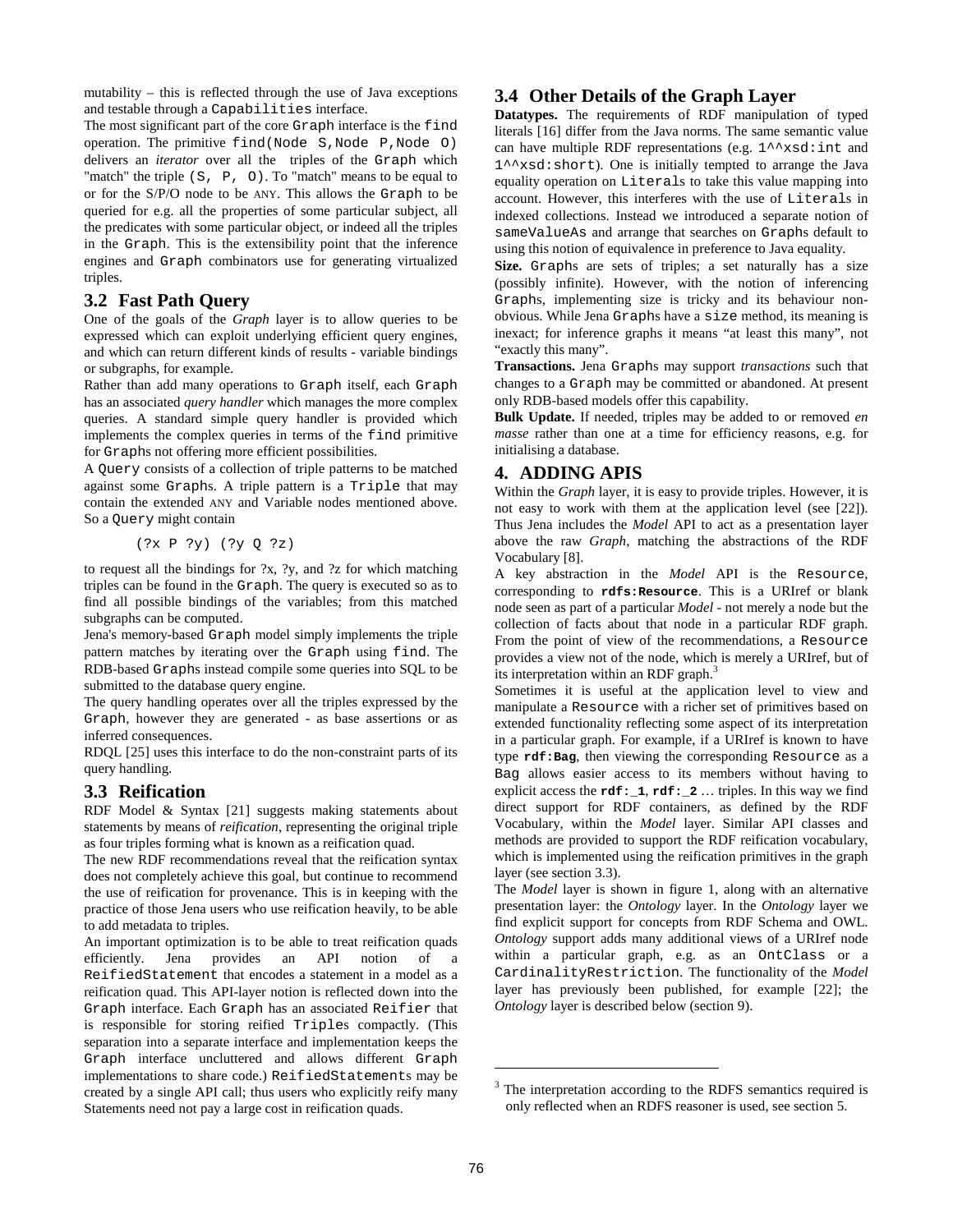## **4.1 The Enhanced Graph Layer**

Jena2 does not attempt to present one consolidated presentation API onto an RDF graph. A consolidated API might be one in which a URIref with rdf:type of owl:ObjectProperty would be realized as a Java object of class ObjectProperty, which would implement all the interfaces that were appropriate, and inherit from some appropriate superclass. There is no obviously correct class hierarchy for the different concepts within the *Model* API and *Ontology* API. Moreover choosing which view to take of a particular URIref in the graph tends to make a closed world assumption: this resource **is** an RDFS class; later information may cause us to reconsider. A direct mapping of the class hierarchy of RDF onto that of Java would thus be a mistake. To address this issue a framework for using many different

presentation layers is provided, with two built-in instantiations, the *Model* API and the *Ontology Model* API.

#### *4.1.1 Presentation Layers and Personalities*

Each presentation layer consists of some interfaces and some implementation classes, and a mapping from interfaces to factory methods that invoke the implementation classes. This mapping is known as the Personality of the presentation layer. These presentation layers are stateless. All state is stored in Graphs.

The implementation classes either extend EnhGraph or EnhNode. EnhGraph is a simple wrapper around a Graph, with a pointer to the Personality. EnhNode is a wrapper around a Node, with an additional field pointing to an EnhGraph. This is the context in which the EnhNode is seen. For example, Model extends EnhGraph, and Resource extends EnhNode.

Each subclass of EnhGraph provides a set of operations that can be performed on a Graph. Thus an instance acts as a view of a Graph.

Each subclass of EnhNode provides a set of operations that can be performed on a Node in a Graph. Thus an instance acts as a view of a Node in a specific Graph. It is often appropriate to take different views of the same Node.

#### *4.1.2 Polymorphism*

RDFS permits any resource to have multiple types, which may or may not be related. rdfs:subClassOf can be used to express multiple inheritance and not just a simple hierarchy. In contrast, Java objects have a single Java class, from a tree of classes with single inheritance. Jena2 implements polymorphic resources to model within Java the RDFS style of multiple typing.

Given a Node or an EnhNode it is always possible to use the factory methods in the Personality to create a view (an instance of a subclass of EnhNode) of the Node that implements a particular interface. The constraint that these EnhNodes are stateless ensures that it is always safe to create more than one identical EnhNode. It also permits caching of EnhNodes for performance reasons. Thus a key method on an EnhNode is as(interface), which returns a view of that Node which implements the given interface. If the desired result is not in a simple cache, then the view is created using the factory methods found in the Personality.

This method as is used while implementing a presentation API such as the *Model* or the *Ontology* layer as part of an extended casting idiom e.g.

(OntClass) ontProp.as(OntClass.class);

This is particularly useful for implementing OWL Full [27], in which there is no separation of vocabulary.

### **4.2 User defined Presentation APIs**

Applications may well want to have their own specialized views of Resources. Within the Jena2 architecture these views can be generated from an RDF Schema or an OWL Ontology and incorporated within the overall framework. That is, while the figure shows two instantiations of the top layer, other instantiations can be added.

## **5. INPUT/OUTPUT**

The *de facto* reference parser for RDF/XML [5] is part of Jena. This is used at the W3C RDF validator site.

Jena I/O is provided at the *Model* layer, for historical rather than technical reasons. The basic primitives are to read and write models, in a choice of Semantic Web languages; Jena supports RDF/XML [5], N3 [7] and N-Triple [13].

## **5.1 Parsing RDF/XML**

The RDF/XML parser uses Xerces to parse the XML, and validates the RDF input against a range of standards incorporated by reference into RDF/XML. Specifically, input is checked for conformance with RFC 2396 (URIs), RFC 3066 (languages, including ISO 601 and ISO 3166 checking), and the W3C Character Model.

The parser architecture, described in [9], cleanly separates the RDF processing and the XML processing, which has permitted the parser to closely track the revised RDF/XML working drafts as they evolved to the new Recommendation.

In Jena2, the implementation of that architecture has been improved, using a single Java thread, rather than two threads (for the XML parser and the RDF parser) as in Jena1.

## **5.2 Unparsing RDF/XML**

RDF/XML output can be performed either in a basic mode, which is preferred for large files, or in a pretty writer mode. The former groups the triples of the graph by subject and then writes each triple using a simple property element - the abbreviations provided in RDF/XML are not used.

The pretty writer format, intended for when the output may be seen by people, is significantly more expensive, and uses all the productions in the revised syntax. *Striping*, as described in the recommendation [5], is the default. One of the options to control the output switches off rules as specified in the revised syntax. This option takes as an argument the URL references of the productions which are not to be used: e.g.

```
RDFWriter w = m.getWriter("RDF/XML-ABBREV"); 
String rdfSyntax = 
    "http://www.w3.org/TR/rdf-syntax-grammar"; 
w.setProperty("blockRules", 
    rdfSyntax+"#idAttr,"+
```
 rdfSyntax+"#parseTypeCollectionPropertyElt"); Since, as described in [10], the code closely follows the formal grammar in the W3C recommendation, the URL references used refer directly to the grammar, making it easy for users to understand how to use the controls.

Feedback from users has indicated that the property attribute rule in RDF Syntax is poorly understood, and we changed the default to not use it. Further feedback has indicated that users value the preservation of the prefixes used for XML namespaces. Changes to both the RDF/XML input and output have implemented this functionality.

#### **6. INFERENCE SUPPORT**

The treatment of schema and ontologies in the formal semantics of both RDF [16] and OWL [26] makes it clear that entailment is a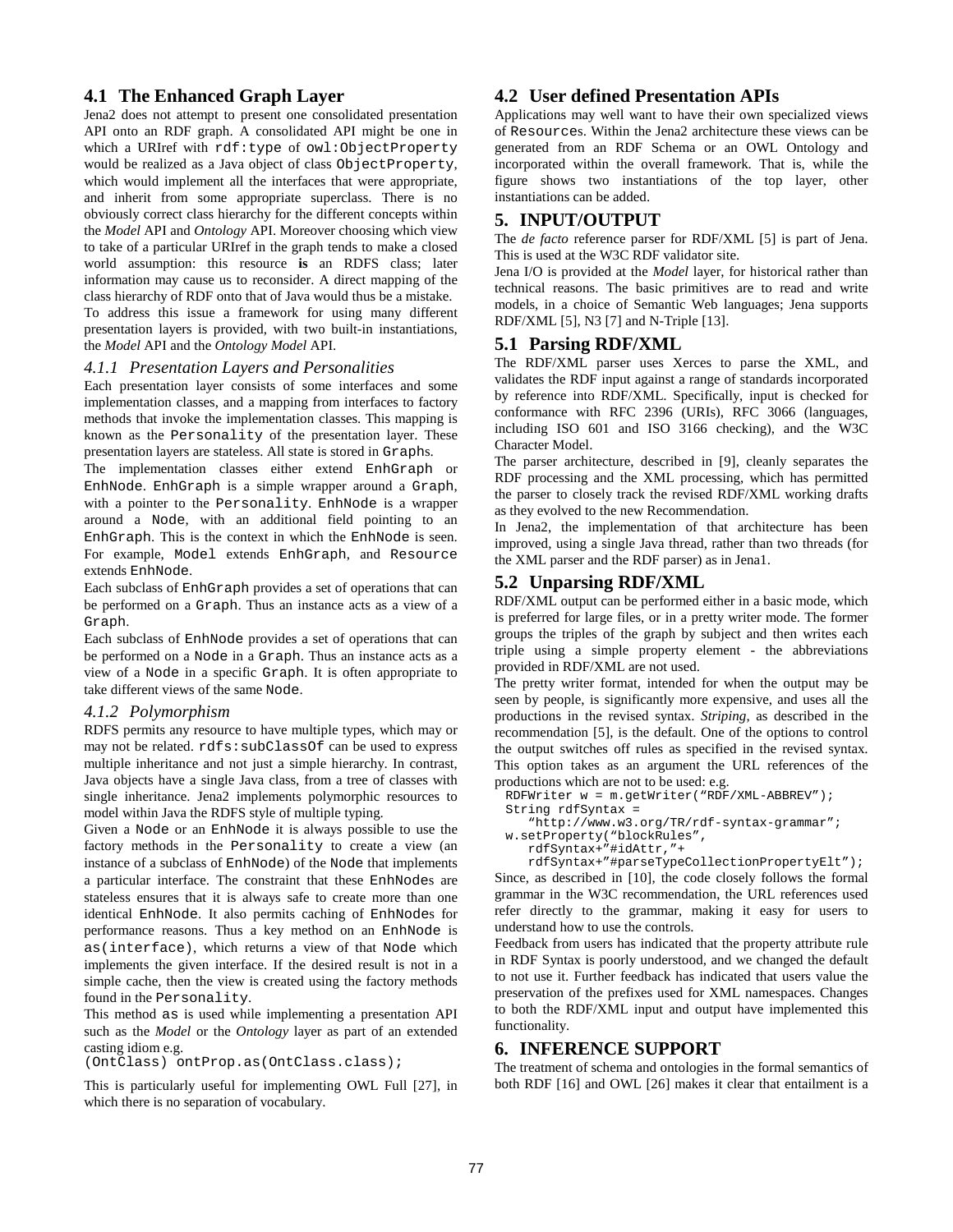core feature of the Semantic Web recommendations. This is also reflected in the hundreds of entailments tests provided [11], [13].

Jena supports this by giving access to a range of inference capabilities. A core set of such capabilities are available "out of the box", particularly RDFS inference, and OWL inference supporting the subset of OWL Full roughly corresponding to the union of OWL Lite and RDFS. The architecture permits plug-in connections to engines being developed by the wider community, such as Racer [15], FaCT [18] and the Java Theorem Prover [14]. It is planned that using such plug-ins complete OWL Lite and improved OWL DL reasoning will be supported.

The design center for Jena2's inference API is to enable applications to access RDF data that has been enriched by additional assertions entailed from a set of relevant ontologies – that is we emphasize Abox queries over Tbox queries [2]. This bias influences our choice of API, architecture and inference engines.

#### **6.1 Inference access API and architecture**

In Jena2, inference engines are structured as Graph combinators called Reasoners. An instance of a Reasoner combines one or more RDF Graphs and exposes the entailments from them as another RDF Graph in which some of the retrievable triples are virtual entailments rather than materialized data (see figure 2). The input Graphs contain both the ontology and instance data, with optional separation between the two. In particular, it is possible to partially-bind a Reasoner to an ontology and then use the resulting specialized Reasoner to access multiple different data Graphs – reusing the ontology inferences.

This layering offers great flexibility. For example, an OWL Lite Reasoner can be stacked on top of an RDFS Reasoner with the latter being used to infer the type statements required by the OWL Lite syntax but deducible from the domain/range declarations of the OWL Lite properties. An RDQL query can be issued to an inferred Graph, just like any other Graph, thus allowing query over the entailments. For instance an inferred RDFS graph can be used by RDQL to do schema directed queries, and hence have functionality more like RQL [19], without any additional query syntax, and with better alignment with the RDF recommendation.

Different APIs can be bound to the inferred Graph allowing the results to be viewed at the RDF level or though the convenience ontology API.



#### Figure 2. **The inference API layering**

Many entailments are easily accessible through the *Graph* or *Model* APIs in this way. For example finding all instances of a given class is a simple triple query:

(?x rdf:type C)

where C is a Node representing an rdfs: Class in the ontology Graph (and can be either a bnode or a named class).

There are several limitations of this API approach that we had to address.

First, arbitrary class expressions introduced by the comprehension axioms of OWL [27] are not directly supported. We addressed the same requirement by extending the find operation to take an optional parameter, for additional premises. This parameter is a Graph containing expressions whose Nodes can be used within the query triples; the intended use is with expressions known to be valid from the comprehension axioms.

Second, for transitive relations it is often convenient to be able to query the direct (or minimal) as well as the transitively closed version of the relations. We handle this by introducing additional RDF properties to represent the direct version of any transitive property. This style of extension, introducing additional RDF properties to represent inferable relationships, makes the triplebased API very flexible.

Thirdly, to give convenient access to consistency information we added a validate method which returns a report containing a list of all warnings or errors identified within the Graph. This is more convenient than the property introduction technique, in this case, because validity reports may need to refer to statements or groups of statements and not simply to Nodes.

#### **6.2 Built-in reasoners**

As part of the default distribution we include a selection of inference engines, which conform to this architecture.

- **Transitive Reasoner.** This reasoner provides the transitive closure of the RDFS subClassOf and subPropertyOf relationships contained in the source graphs, dealing correctly with cases such as declaring sub-properties of the rdfs:subClassOf property. This relatively simple functionality corresponds quite closely to the hard coded inference implemented by the Jena1 DAML+OIL API, enabling applications to make similar queries in Jena2 with similar performance without needing to invoke more sophisticated inference engines.
- **RDFS Reasoner.** This provides an implementation of the RDFS closure rules [16]. It strikes a balance between eager and lazy processing. The sub-class and sub-property lattices are cached using an embedded TransitiveReasoner. Each domain, range, sub-property and sub-class declaration is eagerly translated into a single query rewrite rule. The result of a query to the graph will be the union of the results from applying the query plus all the rewritten versions of the query to the underlying graphs.
- **Rubrik<sup>4</sup> Reasoner.** This reasoner supports rule based RDF inferences. Rule clauses are either extended triple patterns or procedural callouts to primitives defined in Java. The triple patterns are *extended* in the sense that the objects of the triple can be functor-like data structures. This allows rule authors to control the combinatorics of graph pattern matching by having one rule map a subgraph pattern into compact data structure and later rules fire off that data structure. Both forward chaining and memoized backward chaining rule engines are provided, with some hybridization in that forward rules are able to create and install new backward rules.

These rule engines may be used with application-specific rule sets or with prepackaged rule sets for RDFS and for the OWL Lite subset of OWL Full. The rule-based approach corresponds well to our emphasis on ABox reasoning: indeed, we handle class-

<sup>4</sup> RDF basic rule inference kit.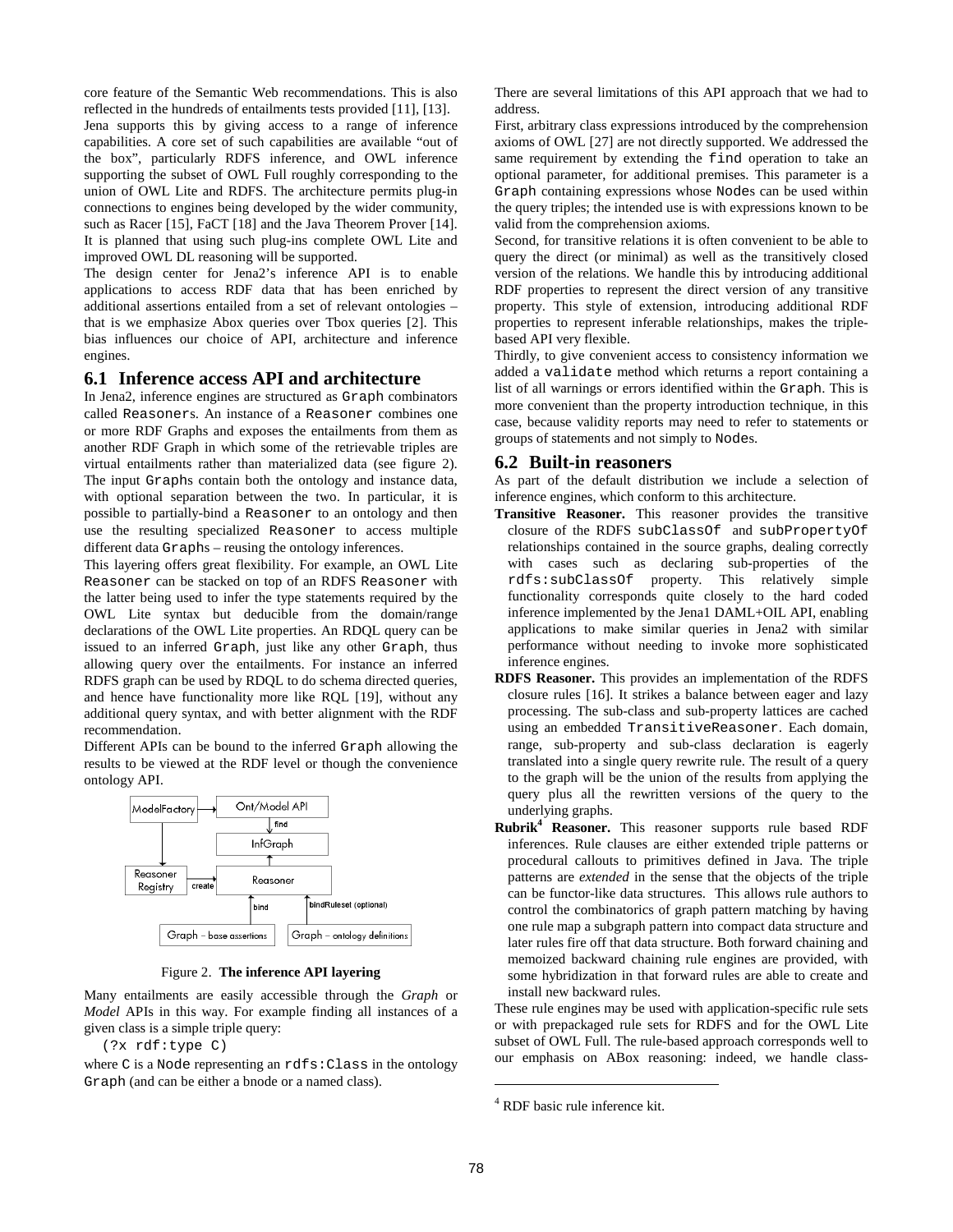subsumption checking by introducing prototypical instances of classes and letting the instance rules determine the other type labels for the prototype.

In addition to these inference engines we have found it useful to provide a set of operators (union, multi-union, intersection, difference, delta) for combining data Graphs.

The possibility of custom rules within the rubrik reasoner has generated user interest, indicating that this approach complements more complete OWL reasoning. Other user feedback has resulted in (incomplete) support for owl:hasValue being added to the OWL rulebase.

#### **6.3 External reasoners**

By using such a generic, triple-based, interface onto inference results it becomes possible to expose the capability of a wide range of reasoning engines through the same API. We enhance this flexibility by providing a ReasonerRegistry in which available reasoners can be registered along with an identifying URI and a reasoner capability description (expressed in RDF). In this way applications can be made somewhat independent of the particular inference engine being used.

We intend to construct adaptors for several openly available reasoners, to enable their use from within Jena.

## **7. RDQL – RDF QUERY**

RDQL (RDF Data Query Language) was pioneered in Jena1. The Jena implementation is the *de facto* reference implementation. A full description is found in [29], the original paper is [25].

An RDQL query consists of a graph pattern, expressed as a list of triple patterns. Each triple pattern is comprised of named variables and RDF values (URIs and literals). An RDQL query can additionally have a set of constraints on the values of those variables, and a list of the variables required in the answer set.

SELECT ?x WHERE (?x, <http://www.w3.org/1999/02/22-rdf-syntax-ns#type>, <http://example.com/someType>)

This triple pattern matches all statements in the graph that have predicate http://www.w3.org/1999/02/22-rdf-syntaxns#type and object http://example.com/someType. The variable "?x" will be bound to the label of the subject resource. All such "x" are returned

An RDQL query treats an RDF graph purely as data. If the implementation of that graph provides inferencing to appear as "virtual triples" (i.e. triples that appear in the graph but are not in the ground facts) then an RDQL will include those triples as possible matches in triple patterns. RDQL makes no distinction between inferred triples and ground triples.

The next phase of the Semantic Web activity by the W3C is likely to address RDF query. We hope that this work will take our positive experinces with RDQL into account. Jena's RDQL implementation will evolve as a result of the new work at the W3C.

#### **8. PERSISTENT STORAGE**

As in Jena1, the database subsystem in Jena2 supports persistent storage of RDF Models in a conventional database [33]. Implemented at the Graph layer, it provides all the usual Graph operations (add, delete, find) and efficiently supports reification.

#### **8.1 Denormalized Schema**

Jena2 stores each triple either in a general purpose triple table or a property table, for a specific property.

The interface trades-off space for time. It uses a *denormalized* schema in which resource URIs and simple literal values are stored directly in the triple table. A separate literals table is used only to store literal values whose length exceeds a threshold or that are typed or have a language tag. This makes it possible to process a large class of queries without a join. However, a denormalized schema uses more database space because the same value (literal or URI) is stored repeatedly.

The increase in database space consumption is addressed in several ways. First, common prefixes in URIs, such as namespaces, are stored in a separate table and the prefix in the URI is replaced by a reference. This prefix table will be cacheable in memory so expanding a prefix does not require a database join. Second, a literals table is used so that long literals are stored only once. Third, Jena2 supports *property* tables as described below. Property tables offer a modest reduction in space consumption in that the property URI is not stored.

#### **8.2 Configuration**

Configuration parameters are specified as RDF statements in a memory model that is passed as an argument when creating a new persistent model. Jena2 includes default models containing the default configuration parameters for all supported databases. Specifying configurations in RDF makes configurations easy to search, share and re-use since they can be manipulated with Jena's existing operations.

## **8.3 Property Tables**

A property table (also known as attribute tables [1]) holds statements for a specific property. They are stored as subject-value pairs in a separate table. Triple tables and property tables are disjoint - a statement is only stored once. For properties with a maximum cardinality of one, it is possible to cluster multiple properties together in a single table. A single row of the table stores property values for a common subject. For example, a Dublin Core [6] property table might store dc:title, dc:publisher, dc:description.

Multi-valued properties, e.g., dc:creator, cannot be clustered and must be stored in separate tables. Note that if the datatype of the object value is known, it may be possible<sup>5</sup> to make the underlying database column for the value match the property type. A *property class* table is a special kind of property table that stores properties associated with a particular class and also records all instances of that class. Each property must have the class as its domain. Jena2 implements reification as a property class table. The properties are rdf:subject, rdf:predicate, rdf:object and the class is constrained to be rdf:Statement. The subject of the property class table is the URI that reifies the statement.

#### **8.4 Query Processing**

Queries are executed against graphs which may have multiple statement tables. For each statement table there is a handler to convert between the graph view of Jena and the tuple view of SQL. To evaluate a triple pattern, the query processor passes the pattern, in turn, to each table handler for evaluation.

A goal of Jena2 is support for *fast path* query processing for RDQL (see section 3.2). In Jena1, an RDQL query was converted into a pipeline of triple pattern queries. This is evaluated in a nested-loops fashion in Java by using the results of one triple pattern to bind values to variables and then generating new triple

<sup>&</sup>lt;sup>5</sup> Not all XSD types correspond to an SQL datatype.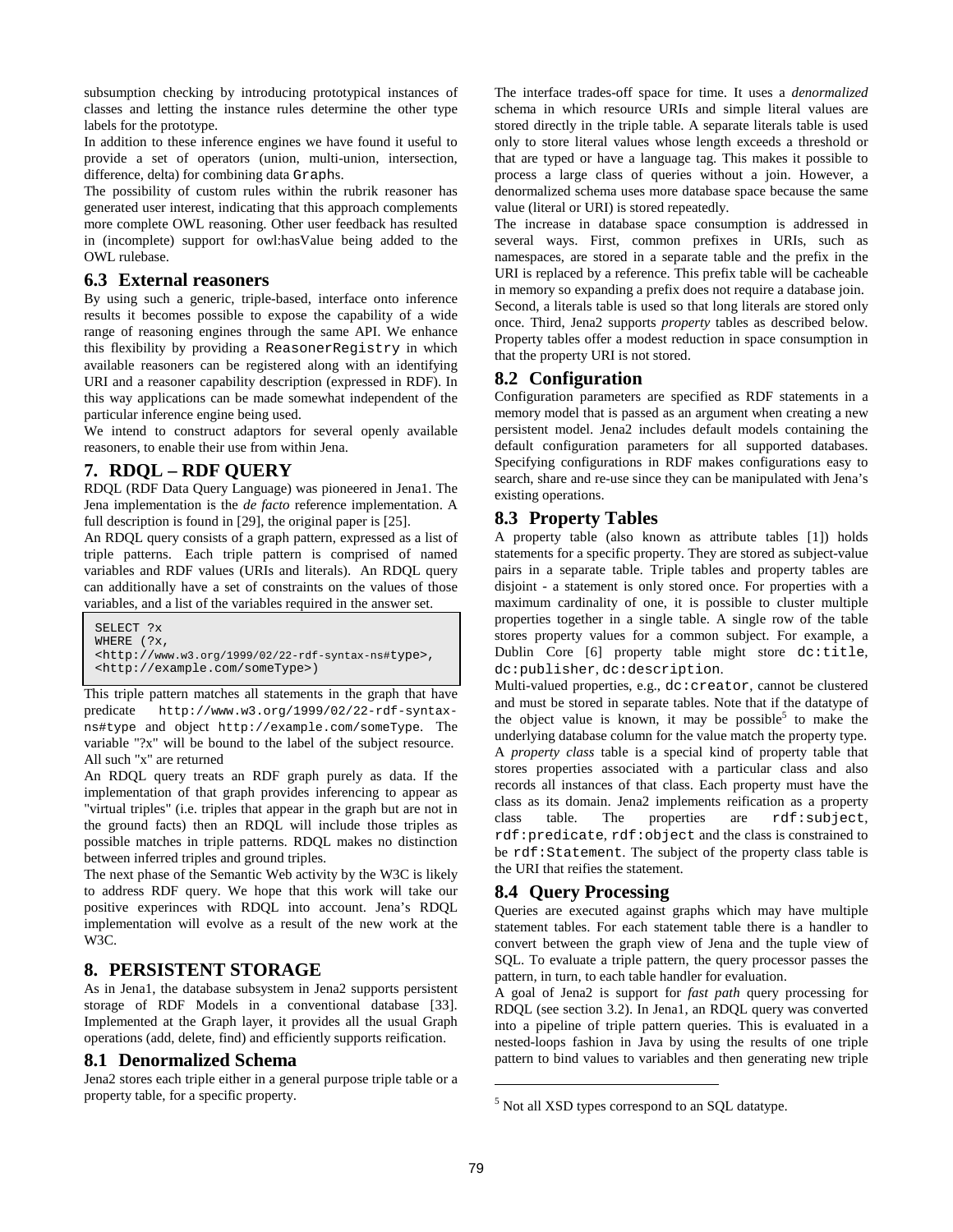patterns for evaluation. Jena2's RDQL uses the *Graph* query interface to pass all the triple patterns into the database graph; the goal of fast path query processing is to use the database engine to process the entire query, rather than single patterns.

A full discussion of fast path query processing is beyond the scope of the paper. Here, we present two simple cases and mention the difficulties for the general case. For the first simple case, assume that all the triple patterns reference only the triple table. As mentioned above, a single triple pattern can be completely evaluated over a table by a single SQL query. To evaluate multiple patterns in the database engine, it is sufficient to combine the SQL statements for the individual patterns and add additional join conditions for the linking variables.

The second simple case is when all patterns can be completely evaluated by a single property table. This is similar to the first case. However, here it may be possible to eliminate joins if the patterns reference properties stored together (since the property values for the same subject are stored in the same row).

When the triple patterns for a query apply to multiple tables, it is more difficult to construct a single SQL query to satisfy all patterns. The Jena1 nested-loops approach is applied in this case. We are currently investigating optimized solutions for the general case.

## **9. ONTOLOGY SUPPORT**

Since Jena is, at heart, an RDF platform, we restrict ourselves to ontology formalisms built on top of RDF. Specifically this means RDFS [8], the varieties of OWL [12] and DAML+OIL [32].

While OWL builds on top of the RDF specifications, it is possible to treat OWL as a separate language in its own right, and not something that is built on an RDF foundation; see for example the OWL API [3], which merely uses RDF as a serialisation syntax. The RDF-centric view treats RDF triples as the core of the OWL formalism. While both views are valid, in Jena we take the RDFcentric view. As such, the ontology support within Jena addresses OWL Full features that are not present in OWL DL: e.g. the ability to use a single URIref to denote a class, a property and a participant in some other ontological schema.

The *Ontology* layer defines the interface OntModel which extends the Model interface from the *Model* API.

Rather than having Java class names that are tightly bound to the language being processed (e.g. DAMLClass, DAMLObjectProperty, etc.), the ontology API is languageneutral (thus the classes are OntClass and ObjectProperty). To support this, each of the languages has a *profile*, which lists the permitted constructs and the URI's of the classes and properties. Thus in the DAML profile, the URI for object property is daml:ObjectProperty, in the OWL profile is it owl:ObjectProperty and in the RDFS profile it is null since RDFS does not define object properties.

The profile is bound to an ontology model, which is an extended version of Jena's Model class. The general Model allows access to the statements in a collection of RDF data. OntModel extends this by adding support for the kinds of objects expected to be in an ontology: classes (in a class hierarchy), properties (in a property hierarchy) and individuals. The properties defined in the ontology language map to accessor methods. For example, an OntClass has a method to list its super-classes, which corresponds to the values of the subClassOf property. No information is stored in the OntClass object itself. When the OntClass listSuperClasses() method is called, the information is retrieved from the underlying RDF statements. Similarly adding a

subclass to an OntClass asserts an additional RDF statement into the model.

The statements that the ontology Java objects see depend on both the asserted statements in the underlying RDF graph, and the statements that can be inferred by the reasoner being used (if any).



**Figure 3. The statements seen by the OntModel** 

The asserted statements are held in the base graph. This presents the simple internal interface, Graph. The reasoner, or inference engine, can use the contents of the base graph and the semantic rules of the language, to show a more complete set of statements i.e. including those that are *entailed* by the base assertions. This is also presented via the Graph interface, so the model works only with that interface. This allows us to build models with no reasoner, or with one of a variety of different reasoners, without changing the ontology model. It also means that the base graph can be an in-memory store, a database-backed persistent store, or some other storage structure altogether (e.g. an LDAP directory) again without affecting the ontology model.

## **9.1 RDF-level polymorphism and Java**

Consider the following RDF sample:

<rdfs:Class rdf:ID="DigitalCamera"> </rdfs:Class>

This declares that the resource with the (relative) URI #DigitalCamera is an ontology class. It might be appropriate to model declaration in Java with an instance of an OntClass. Now suppose we augment the class declaration with some more information:

```
<rdfs:Class rdf:ID="DigitalCamera"> 
   <rdf:type owl:Restriction /> 
</rdfs:Class>
```
Now we are saying that #DigitalCamera is an OWL Restriction (which is a subclass of rdfs:Class). A problem we have is that Java does not allow us to dynamically change the Java class of the object modeling this resource. The resource has not changed: it still has URI #DigitalCamera. But the appropriate Java class we might choose to model it has changed from OntClass to Restriction. Conversely, if we remove the rdf:type Restriction from the model, the use of a Restriction Java class is no longer appropriate.

Even worse, OWL Full allows us the following (rather counterintuitive) construction:

<rdfs:Class rdf:ID="DigitalCamera"> <rdf:type owl:ObjectProperty /> </rdfs:Class>

That is, #DigitalCamera is now a class *and* a property. While this may not be a very useful operation, it illustrates a basic point that we cannot rely on a consistent or unique mapping between an RDF resource and the appropriate Java abstraction.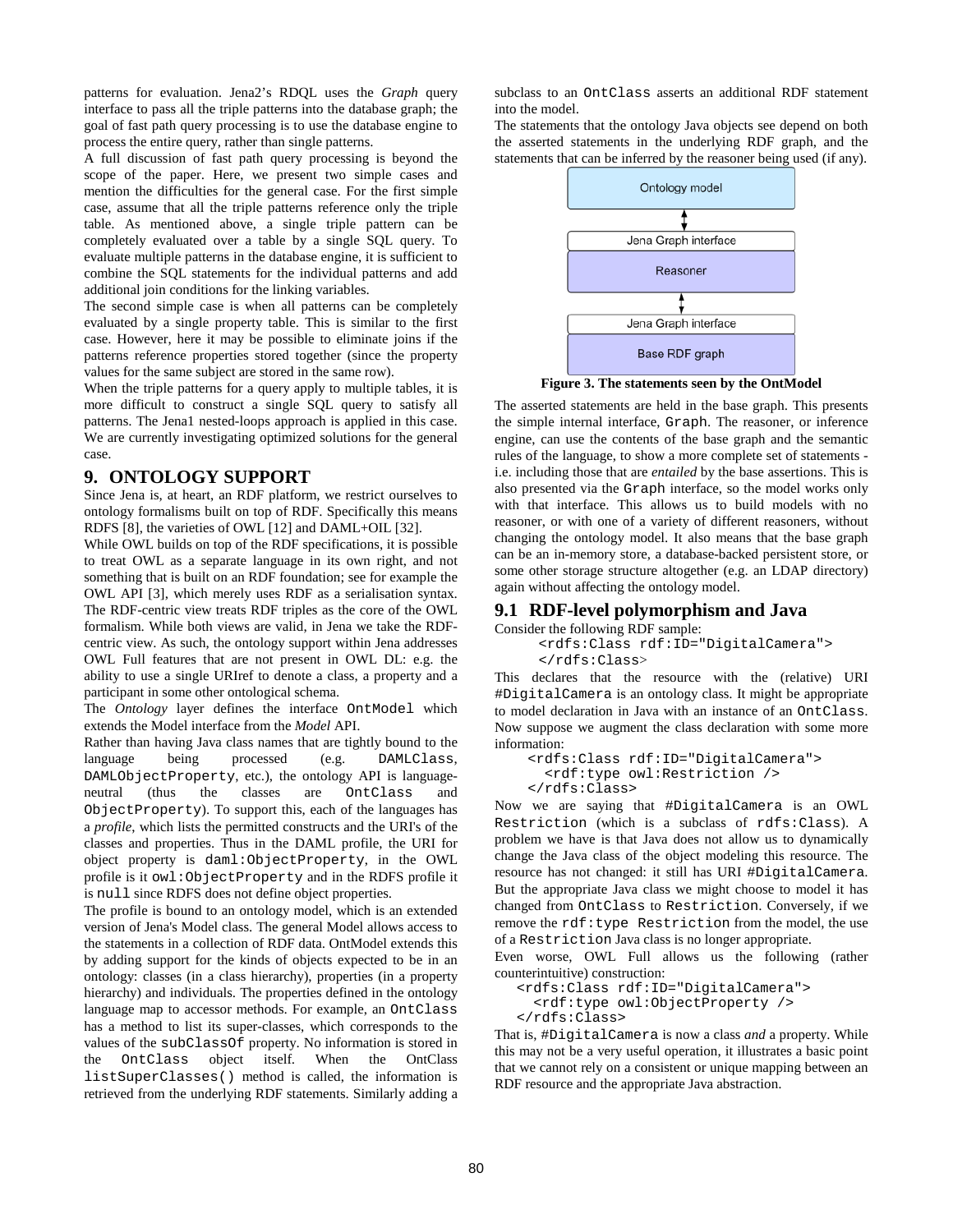Jena 2 accepts this basic characteristic of polymorphism at the RDF level by considering that the Java abstraction (OntClass, Restriction, DatatypeProperty, etc.) is just a view or *facet* of the resource. Given a RDF object in Jena, we can get a new facet with the as() method. For example:

Resource r = myModel.getResource(

```
 myNS + "DigitalCamera" ); 
 OntClass cls = (OntClass) r.as( 
                    OntClass.class ); 
 Restriction rest = (Restriction) cls.as( 
                    Restriction.class );
```
This pattern allows us to defer until run-time decisions about the correct Java abstraction to use, and make this choice depend on the properties of the resource itself. If a given Resource will not support the conversion to a given facet, it will raise an exception. This RDF-level polymorphism is used extensively in the Jena ontology API to allow maximum flexibility in handling ontology data.

#### **9.2 Imports**

The imports mechanism of OWL and DAML+OIL are usually handled as shown in Figure 4.

Figure 4 shows that each imported ontology document is held in a separate graph structure. If we did not do this, once the imports had been processed it would be impossible to know where a statement came from. It is possible to switch off imports processing.



**Figure 4. Ontology internal structure including imports** 

#### **9.3 OntResource**

All of the classes in the ontology API that represent ontology values have OntResource as a common super-class. OntResource contains shared functionality for the ontology classes. Example properties are annotations, such as label, and sameAs.

For each of these properties there is a standard pattern of available methods, to set and get a singleton value or modify or inspect a multivalue.

OntResource also provides methods for listing, getting and setting the RDF types of a resource. The rdf:type property is one for which many entailment rules are defined in the semantic models of the various ontology languages. Therefore, the values that listRDFTypes() returns is more than usually dependent on the actual reasoner bound to the ontology model. For example, suppose we have class A, class B which is a subclass of A, and resource x whose asserted rdf:type is B. With no reasoner, listing x's RDF types will return only B. If the reasoner is able to calculate the closure of the subclass hierarchy (and most can), X's RDF types would also include A. Furthermore, complete

reasoners might also infer that x has type owl:Thing and rdf:Resource.

For some tasks, getting a complete list of the RDF types of a resource is exactly what is needed. For other tasks, this is not the case. An ontology editor, for example, might want to distinguish in its display between inferred and asserted types. In the above example, only x rdf:type B is asserted, everything else is inferred. One way to make this distinction is to make use of the base model or of the union graph containing the base model and the imported graphs (see Figure 4). Getting the x resource from the base model and listing the type properties there would return only the asserted values.

#### **9.4 Other Aspects**

As one might expect, the Ontology API contains classes corresponding to the main concepts within OWL, and the ability to inspect and manipulate the principal properties of these classes. The same API can be used for DAML+OIL, and a subset of the API is useful for RDFS.

Moreover, the base model can be stored in a database, if required. A further independent module is an OWL Syntax Checker, conforming with the specification given in the OWL Test Cases [11]. It inspects a set of triples and determines whether they fit within the OWL Lite or OWL DL or OWL Full syntactic species of OWL. It's triple oriented operation is described in [4].

#### **10. VIEWS IN JENA2**

We have seen that the *Graph* interface acts as a uniform interface into triples, both actual, as found in documents or databases, or virtual, as defined by arbitrary Java code, in particular reasoners. Similar but more constrained mechanism are found in TRIPLE [24] and are proposed as RVL [23]. In each of these, views of virtual triples are defined using a high-level view definition language in terms of other views or collections of materialized triples.

It would be possible to translate such high-level view definition languages into Java code, and, with care, features of Jena2 such as fast-path query could be utilized. Moreover, the Jena2 architecture shows a continuum between such view languages and inference. The rule language in Jena2 can be seen in itself as a view definition language, although with a somewhat different intent from RVL or TRIPLE views. In particular, the reasoners in Jena *add* triples, whereas an RVL or TRIPLE view both adds new triples and hides the old triples.

#### **11. JOSEKI**

A further feature of Jena that we hope will be standardized in the next round of the Semantic Web activity is that of a WebAPI [30].

Joseki takes the RDF graph as the primary design concept and makes it accessible to remote clients and applications. The RDF WebAPI provides a simple, universal access mechanism for an application on one machine to extract information from an RDF repository hosted by another machine. The access mechanism is graph-based query where the access to the remote knowledge base is a query and the results are expressed in terms of a single graph.

#### **11.1 Query as access primitive**

The WebAPI fits into the Jena paradigm by providing access to a graph. This graph may be ground data or it may be a graph where inference is performed to yield entailed triples. This is not visible to the remote client application. The contract between information consumer and the information publisher is that the graph is a set of triples expressing some information. How this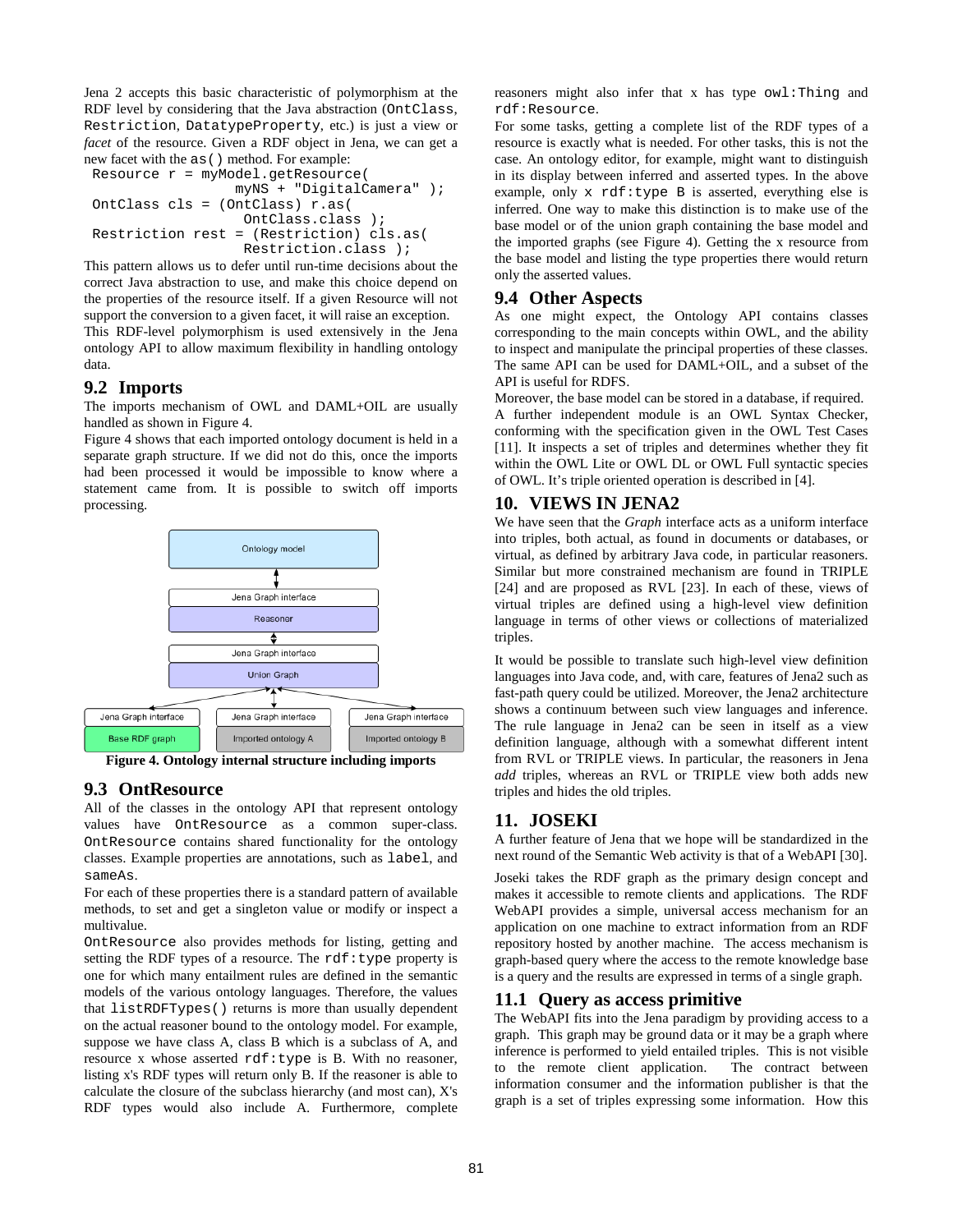information is derived is purely a matter for the information provider and not part of the contract between provider (publisher) and the client application.

Query forms the access paradigm because it is not desirable to copy such knowledge bases across networks, This may be because they are large, and the client application is only interested in a small part of the overall graph, or because the knowledge base is frequently changing, making locally caching ineffective.

A query returns a single subgraph. Unless the query further modifies the request with additional parameters, the contract is that the subgraph returned should yield the same matching results as the original query would on the entire knowledge base. The minimal complete subgraph is the smallest such graph. In a conjunctive query language such as RDQL [25], this is equivalent to calculating the result triples by substituting each of the query solutions into the graph pattern and merging into a single graph.

The graph returned does not have to be minimal. A sophisticated cache could return a precomputed, or previous computed, subgraph that is larger than the minimal matching subgraph but still meets the completeness requirement.

Query provides a sufficiently coarse-grained operation for efficient application use. Direct triple access would cause large numbers of fine-grained network accesses leading to excessive overhead.

## **11.2 The RDF WebAPI**

To make RDF repositories available across the Internet, the RDF WebAPI requires each graph to have a URL for the purposes of naming and routing query traffic to the repository providing that graph. One host repository may have several RDF graphs available, so it is necessary to direct queries to the right one based on both network location and on name. URLs provide the mechanism for this.

The protocol used for query is HTTP, specifically the GET verb. In order to provide compatibility with regular web use, a plain GET (no query string provided) is interpreted as fetching the whole RDF graph. A query string provides refinement of the GET to extract a subgraph of the target graph. The query string consists of identification of the query language and a querylanguage specific string giving the query itself.

The full details of this can be found in the member submission to the W3C [30].

#### **11.3 Joseki – Client Library**

The client library provides integration with the rest of the Jena2 API in two ways. First, the primitive operation of querying and returning the minimal, complete subgraph is provided where the remote query processor is expected to compute a complete subgraph. Second, a remote query engine, matching the standard QueryEngine interface in the *Graph* layer is also provided. This latter access mechanism yields an iterator of bound variables just like a local query. The variable bindings are locally calculated based on the complete subgraph returned by the remote operation.

## **12. CONCLUSION**

Jena2 provides integrated implementations of the W3C Semantic Web Recommendations, centred on the RDF graph. Moreover, additional features of Jena: the query language and the WebAPI, are ones that we hope will be finalized in the next phase of the Semantic Web activity.

The Jena2 architecture cleanly separates presentational issues, concerning what the application programmer wishes to do with an RDF graph, from the system programming issues such as how to store concrete triples or derive virtual triples. This enables the following new features in Jena2:

- RDFS inference support, following the RDF Semantics.
- Full integration of the Ontology support with other Jena components. The Ontology presentation API can be layered, with or without any inference support, over any triple store.
- RDQL can be used to query the virtual triples resulting from RDFS or OWL inferences.
- Adding a new extensibility point in Jena for integrating DL reasoners such as Racer and FACT, as part of improving the ontology support and, in particular, support of OWL.
- Integration of query optimizers, for example, by passing back-end relational databases complex SQL queries representing the user level query, rather than merely using a relational database as a triple store.
- Seamless extension to access over the web.

Jena2 is available under a BSD-style license from http://jena.sourceforge.net.

## **13. ACKNOWLEDGEMENTS**

Jena2 is the work of the whole Jena team: Harumi Kuno, Brian McBride, Craig Sayers and the authors. Thanks too, to other participants on the jena-devel mailing list, and to all the Jena users who have contributed bug reports or suggested enhancements.

## **14. REFERENCES**

- [1] S. Alexaki, V. Christophides, G. Karvounarakis, D. Plexousakis, K. Tolle, *The ICS-FORTH RDFSuite: Managing Voluminous RDF Description Bases*, 2nd Intl Workshop on the Semantic Web (SemWeb'01, with WWW10), pp. 1-13, Hongkong, May 1, 2001.
- [2] F. Baader, D. Calvanese, D. McGuinness, D. Nardi, P. Patel-Schneider *The Description Logic Handbook*, 2003, CUP.
- [3] S.Bechhoffer, R. Volz, P. Lord. *Cooking the Semantic Web with the OWL API*, Proceedings of ISWC 2003, pp 659-675.
- [4] S.Bechhoffer, J.J.Carroll, *Parsing OWL DL: Trees or Triples,* WWW2004 New York.
- [5] Beckett D. *RDF/XML Syntax Revised*, 2004, W3C<sup>6</sup>.
- [6] Beckett, D., Miller E., Brickley, D., *Expressing Simple Dublin Core in RDF/XML, DCMI Recommendation*, 2002. http://dublincore.org/documents/2002/07/31/dcmes-xml/
- [7] T. Berners-Lee et al. *Primer: Getting into RDF & Semantic Web using N3,* http://www.w3.org/2000/10/swap/Primer.html
- [8] D.Brickley, R.V.Guha, *RDF Vocabulary Description*  Language 1.0: RDF Schema, W3C<sup>6</sup>.
- [9] J.J. Carroll *CoParsing of RDF & XML*, HP Labs Technical Report, HPL-2001-292, 2001
- [10] J.J. Carroll, *Unparsing RDF/XML*,WWW2002. http://www.hpl.hp.com/techreports/2001/HPL-2001-292.html
- [11] J.J. Carroll, J. De Roo, *OWL Test Cases*, 2004, W3C<sup>6</sup>.
- [12] M. Dean, G. Schreiber, OWL Reference, 2004, W3C<sup>6</sup>.
- [13] J. Grant, D. Beckett, *RDF Test Cases*, 2004, W3C<sup>6</sup>.
- [14] Gleb Frank *A General Interface for Interaction of Special-Purpose Reasoners within a Modular Reasoning System*, in: "Question Answering Systems. Papers from the 1999 AAAI Fall Symposium," pp. 57-62.
- [15] Volker Haarslev, Ralf Möller *Description of the RACER System and its Applications*, Intl Workshop on Description Logics (DL-2001), Stanford, USA, 1.-3. August 2001
- [16] P. Hayes, *RDF Semantics*, 2004, W3C<sup>6</sup>
- [17] I. Horrocks, J. Hendler (eds) *The Semantic Web ISWC 2002,* First International Semantic Web Conference, Sardinia, Italy, June 9-12, 2002. Proceedings, Springer.